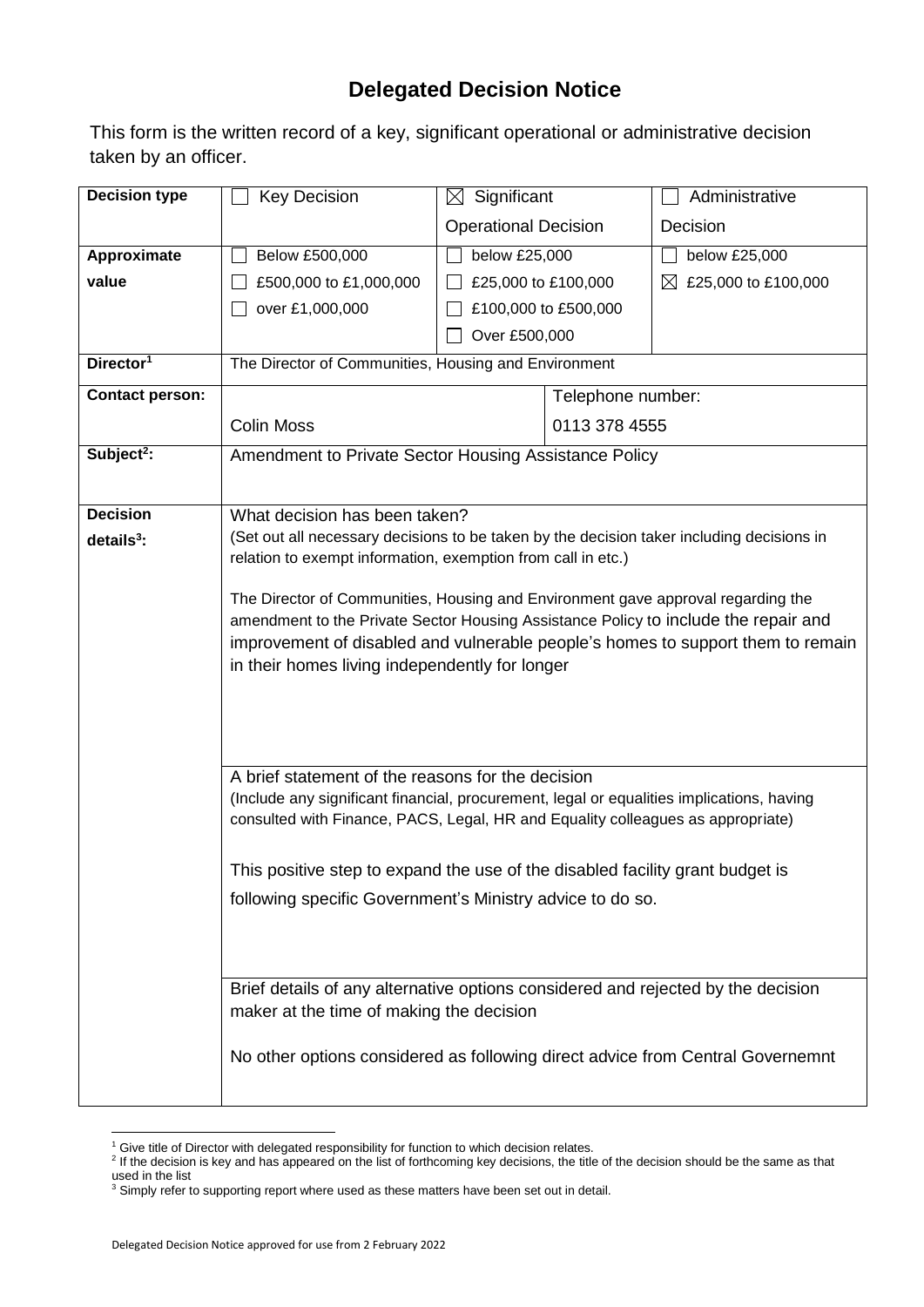| <b>Affected wards:</b>     | All wards.                                                                                                               |     |                |  |  |
|----------------------------|--------------------------------------------------------------------------------------------------------------------------|-----|----------------|--|--|
|                            | No consultation as following Government advice                                                                           |     |                |  |  |
| <b>Details of</b>          | <b>Executive Member</b>                                                                                                  |     |                |  |  |
| consultation               |                                                                                                                          |     |                |  |  |
| undertaken <sup>4</sup> :  | <b>Ward Councillors</b>                                                                                                  |     |                |  |  |
|                            |                                                                                                                          |     |                |  |  |
|                            | Chief Digital and Information Officer <sup>5</sup>                                                                       |     |                |  |  |
|                            |                                                                                                                          |     |                |  |  |
|                            | Chief Asset Management and Regeneration Officer <sup>6</sup>                                                             |     |                |  |  |
|                            |                                                                                                                          |     |                |  |  |
|                            | <b>Others</b>                                                                                                            |     |                |  |  |
|                            |                                                                                                                          |     |                |  |  |
| Implementation             | Officer accountable, and proposed timescales for implementation                                                          |     |                |  |  |
|                            | Colin Moss, Implememntation within 3 months of approval                                                                  |     |                |  |  |
| <b>List of</b>             |                                                                                                                          |     |                |  |  |
| Forthcoming                | Date Added to List:-<br>N/A                                                                                              |     |                |  |  |
| Key Decisions <sup>7</sup> |                                                                                                                          |     |                |  |  |
|                            | If Special Urgency or General Exception a brief statement of the reason why it is<br>impracticable to delay the decision |     |                |  |  |
|                            |                                                                                                                          |     |                |  |  |
|                            | If Special Urgency Relevant Scrutiny Chair(s) approval                                                                   |     |                |  |  |
|                            | Signature<br>Date                                                                                                        |     |                |  |  |
| <b>Publication of</b>      | If not published for 5 clear working days prior to decision being taken the reason                                       |     |                |  |  |
| report <sup>8</sup>        | why not possible:                                                                                                        |     |                |  |  |
|                            | If published late relevant Executive member's approval                                                                   |     |                |  |  |
|                            | Signature<br>Date                                                                                                        |     |                |  |  |
| Call In                    | Is the decision available <sup>9</sup>                                                                                   | Yes | $\boxtimes$ No |  |  |
|                            | for call-in?                                                                                                             |     |                |  |  |
|                            |                                                                                                                          |     |                |  |  |

 4 Include details of any interest disclosed by an elected Member on consultation and the date of any relevant dispensation given.

<sup>&</sup>lt;sup>5</sup> See Officer Delegation Scheme (Executive Functions) CDIO must be consulted in relation to all matters relating to the Council's use of digital technology

<sup>&</sup>lt;sup>6</sup> See Officer Delegation Scheme (Executive Functions) CAMRO must be consulted in relation to all matters relating to the Council's land and buildings.

<sup>&</sup>lt;sup>7</sup> See Executive and Decision Making Procedure Rule 2.4 - 2.6. Complete this section for key decisions only

<sup>&</sup>lt;sup>8</sup> See Executive and Decision Making Procedure Rule 3.1. Complete this section for key decisions only

<sup>&</sup>lt;sup>9</sup> See Executive and Decision Making Procedure Rule 5.1. Significant operational decisions taken by officers are never available for call in. Key decisions are always available for call in unless they have been exempted from call in under rule 5.1.3.